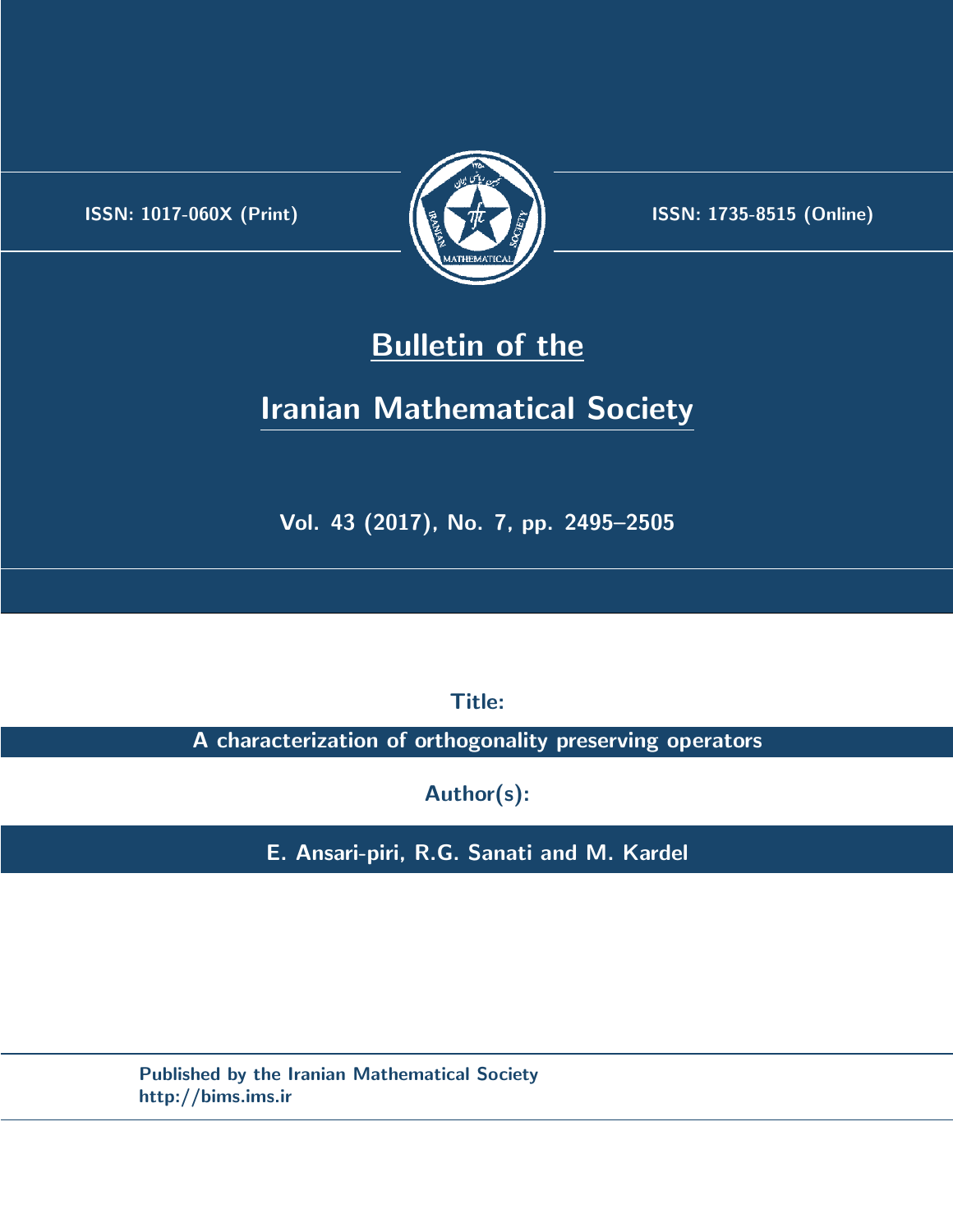Bull. Iranian Math. Soc. Vol. 43 (2017), No. 7, pp. 2495–2505 Online ISSN: 1735-8515

### **A CHARACTERIZATION OF ORTHOGONALITY PRESERVING OPERATORS**

E. ANSARI-PIRI, R.G. SANATI*∗* AND M. KARDEL

(Communicated by Massoud Amini)

ABSTRACT. In this paper, we characterize the class of orthogonality preserving operators on an infinite-dimensional Hilbert space *H* as scalar multiples of unitary operators between *H* and some closed subspaces of *H*. We show that any circle (centered at the origin) is the spectrum of an orthogonality preserving operator. Also, we prove that every compact normal operator is a strongly orthogonality preserving operator. **Keywords:** Orthogonality preserving operators, adjoint of operators, isometry, unitary operators.

**MSC(2010):** Primary: 46L08; Secondary: 46L05.

#### 1. **Introduction**

In a real normed linear space  $(X, \|\cdot\|)$ , one may encounter in various definitions of orthogonality between two elements  $x, y \in X$  such as

- *•* Roberts orthogonality (1934):  $||x \lambda y|| = ||x + \lambda y||$ , for every  $\lambda \in \mathbb{R}$ ;
- Birkhoff orthogonality (1935):  $||x|| \le ||x + \lambda y||$ , for every  $\lambda \in \mathbb{R}$ ;
- Isosceles orthogonality (1945):  $||x y|| = ||x + y||$ ;
- Pythagorean orthogonality (1945):  $||x y||^2 = ||x||^2 + ||y||^2$ .

Sikorska $[15]$ , Alonso and Benitez  $[1, 2]$  $[1, 2]$  $[1, 2]$  $[1, 2]$  studied and compared these concepts of orthogonality and the relations between them.

The usual definition of orthogonality in a complex normed linear space (*X, ∥.∥*) is the Birkhoff-James orthogonality which says that *x* is orthogonal to *y* in *X* (and in this case we write  $x \perp y$ ), if for each  $\lambda \in \mathbb{C}$ ,  $||x|| \le ||x + \lambda y||$ . Note that this definition is not symmetric in general, unless the norm comes from an inner product.

Let *H* be an infinite-dimensional Hilbert space and  $B(H)$  be the  $C^*$ -algebra of all bounded linear operators acting on *H*. The spectrum of an element *T*

*⃝*c 2017 Iranian Mathematical Society

2495

Article electronically published on December 30, 2017.

Received: 21 May 2017, Accepted: 13 November 2017.

*<sup>∗</sup>*Corresponding author.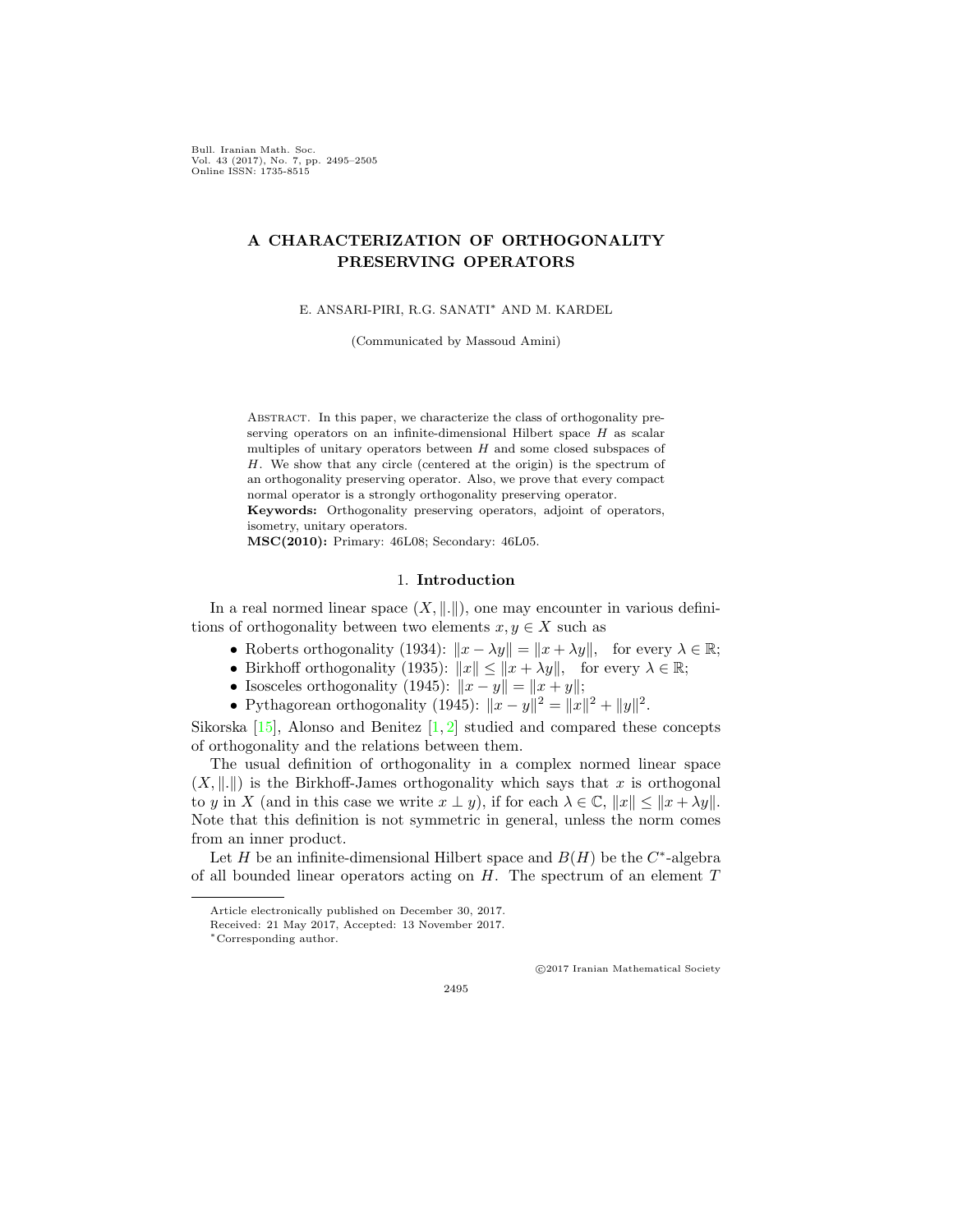of  $B(H)$  is defined by  $sp(T) = {\lambda \in \mathbb{C} : \lambda I - T}$  is not invertible *}*. Also, the spectral radius of *T* is defined by  $r(T) = \sup\{|\lambda| : \lambda \in sp(T)\}.$ 

An operator  $T : H \to H$  is said to be orthogonality preserving (OP in short), if  $Tx \perp Ty$  whenever  $x \perp y$ , and *T* is called strongly orthogonality preserving (SOP in short), when  $Tx \perp Ty \Leftrightarrow x \perp y$ . In the last two decades, there has been considerable interest in the concepts of OP and SOP operators in normed spaces (for instance, see  $[7, 12]$  $[7, 12]$  $[7, 12]$  and  $[13]$ ). Note that an OP operator need not to be linear or continuous. For example, define  $T : \mathbb{R}^2 \to \mathbb{R}^2$  by

$$
T(x,y) = \begin{cases} (x,y), & x \neq 0, y \neq 0; \\ (1,1), & x \neq 0, y = 0; \\ (-1,1), & y \neq 0, x = 0; \\ (0,0), & x = y = 0. \end{cases}
$$

Then *T* is neither linear nor continuous, but it is certainly OP. For more details and examples see[[7,](#page-10-3) Examples 1.1 and 1.2]. Under the assumption of linearity, it is known that every linear OP operator between inner product spaces is a scalar multiple of an isometry (cf.[[7](#page-10-3)]). In fact, if *V, W* are inner product spaces and  $T: V \to W$  is an OP map, then there is a positive scalar  $\gamma$  such that  $||Tx|| = \gamma ||x||$  for all  $x \in V$ . It should be noticed that, when  $V = W = H$  is a Hilbert space, the equality  $||Tx|| = \gamma ||x||$  holds for all  $x \in H$ , if and only if the equality  $\langle Tx, Ty \rangle = \gamma^2 \langle x, y \rangle$  holds for all  $x, y \in H$ . This shows that the set of all bounded linear OP operators coincides with the set of SOP operators in  $B(H)$ . In the setting of real normed spaces, Koldobski [\[13](#page-10-5)], and then for the general case with the Birkhoff-James orthogonality, Blanco and Turnšek  $[5]$ , generalized Chmieliński'stheorem ( [[7](#page-10-3), Theorem 2.1]). Later, Ilišević and Turnšek [[10](#page-10-7)] proved the same result for a Hilbert  $C^*$ -module  $E$  over a  $C^*$ -algebra  $A$  with the orthogonality defined by its *A*-valued inner product  $\langle \cdot, \cdot \rangle_A$ . Actually, using the fact that a *C ∗* -algebra *A* is a closed *∗*-subalgebra of *B*(*H*) for some Hilbert space *H*, they proved that every *A*-linear orthogonality preserving operator on a Hilbert *A*-module is a scalar multiple of an isometry when *A* contains the  $C^*$ -algebra  $K(H)$  of all compact operators on *H*. Note that one can take into account three notions of orthogonality in *E*:

- (1) Usual orthogonality:  $x \perp y \Leftrightarrow \langle x, y \rangle_A = 0$ , for each  $x, y \in E$ ;
- (2) Birkhoff-James orthogonality in *E* as a normed space;
- (3) Strongly Birkhoff-James orthogonality:  $x \perp y \Leftrightarrow ||x|| \le ||x + ay||$ , for each  $x, y \in E$  and  $a \in A$ .

Arambašićand Rajić  $[3]$  $[3]$  compared these notions of orthogonality and obtained some relations between them. It is known that a  $C^*$ -algebra  $A$  is a Hilbert  $C^*$ module over itself via the *A*-valued inner product  $\langle a, b \rangle_A = ab^*$ , where  $a, b \in A$ . Burgos, Fernández-Polo, Garcés and Peralta [\[6](#page-10-9)] studied orthogonality additive maps on this special class of Hilbert modules as elements of a more general class of Banach spaces known under the name of *JB<sup>∗</sup>* -triples. For more details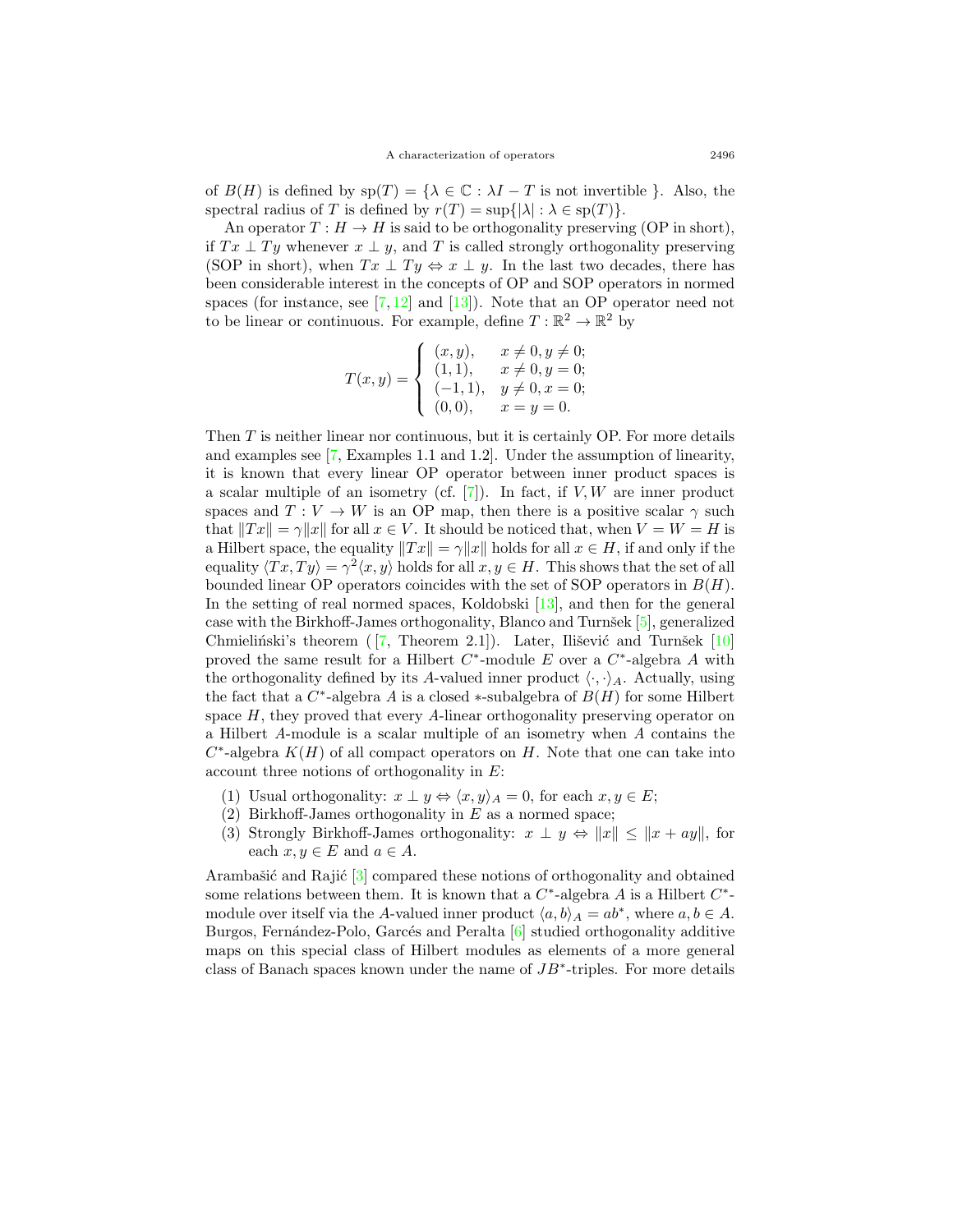about the orthogonality of additive maps and *JB<sup>∗</sup>* -triples the reader is referred to $[6, 11]$  $[6, 11]$  $[6, 11]$  $[6, 11]$ .

Moreover, many kinds of approximately orthogonality preserving mappings and their stability have been studied, among others, by Chmieliński  $[7]$ , Wójcik [[16,](#page-10-11) [17](#page-10-12)], Moslehian and Zamani [\[18](#page-10-13), [19\]](#page-10-14). Also recently, Chmieliński [\[8](#page-10-15)] introduced the reverse orthogonality preserving operators on normed spaces in the sense that the relation  $x \perp y$  implies that  $Ty \perp Tx$ , where *T* is a nonzero linear operator on a normed space *X* and  $x, y \in X$ . Considering the standard definition of angle between two elements of a real inner product space, Moslehian, Zamani and Frank obtained some interesting results about angle preserving mappings(see  $[19]$  $[19]$ ).

Also, Frank, Mishchenko and Pavlov [\[9](#page-10-16)], showed that for an orthogonality preserving operator  $T \in B(H)$ ,  $T^*T = \lambda I_H$  where  $\lambda$  is a positive scalar and  $I_H$  is the identity operator on *H*. Using the polar decomposition of *T* as an element of *B*(*H*), they proved that there is an isometry  $V \in B(H)$  such that  $T = \sqrt{\lambda V}$ , and so  $V^*V = I_H$ .

In this paper, we consider an OP operator  $T \in B(H)$  onto  $M := \text{ran}(T)$ (the range of *T*) and prove that *T* is OP if and only if it is a positive scalar multiple of a unitary from *H* onto the closed subspace *M* of *H*. Moreover, we characterize the class of normal OP operators as the class of surjective OP operators in  $B(H)$  and, as we will see in Section 2, an OP operator  $T \in B(H)$  is normal if and only if *T ∗* is OP. Indeed, the following statements are equivalent in  $OP(H)$ , the set of all bounded linear OP operators on  $H$ :

- (i) *T <sup>∗</sup> ∈ OP*(*H*).
- (ii) *T* is normal.
- (iii) *T* is surjective.

Finally, we shall show that for any circle  $\Gamma_r := {\lambda \in \mathbb{C} : |\lambda| = r}$  there exists an OP operator *T* such that  $sp(T) = \Gamma_r$ .

#### 2. **Orthogonality preserving normal operators in**  $B(H)$

The main theorem of this section is Theorem [2.2.](#page-4-0) To prove it, we need the following Lemma.

<span id="page-3-0"></span>**Lemma 2.1.** Let *H* be a Hilbert space and  $T \in B(H)$ . If *T* is an orthogonality *preserving operator, then so are*  $T^*T$  *and*  $|T|$ *.* 

*Proof.* Let *x, y* be two orthogonal elements of *H*. Since  $\langle x, y \rangle = 0$  and *T* is OP, we have  $\langle Tx, Ty \rangle = 0$ . Hence  $\langle x, T^*Ty \rangle = 0$ . Therefore  $\langle Tx, TT^*Ty \rangle = 0$ , whence  $\langle T^*Tx, T^*Ty \rangle = 0$ , which means that  $T^*T$  is OP.

Similarly, since  $\langle x, T^*Ty \rangle = 0$  and  $|T| = (T^*T)^{\frac{1}{2}}$ , we have  $\langle x, |T|^2y \rangle = 0$ , so  $\langle |T|x, |T|y \rangle = 0$ , which ensures that  $|T|$  is also OP.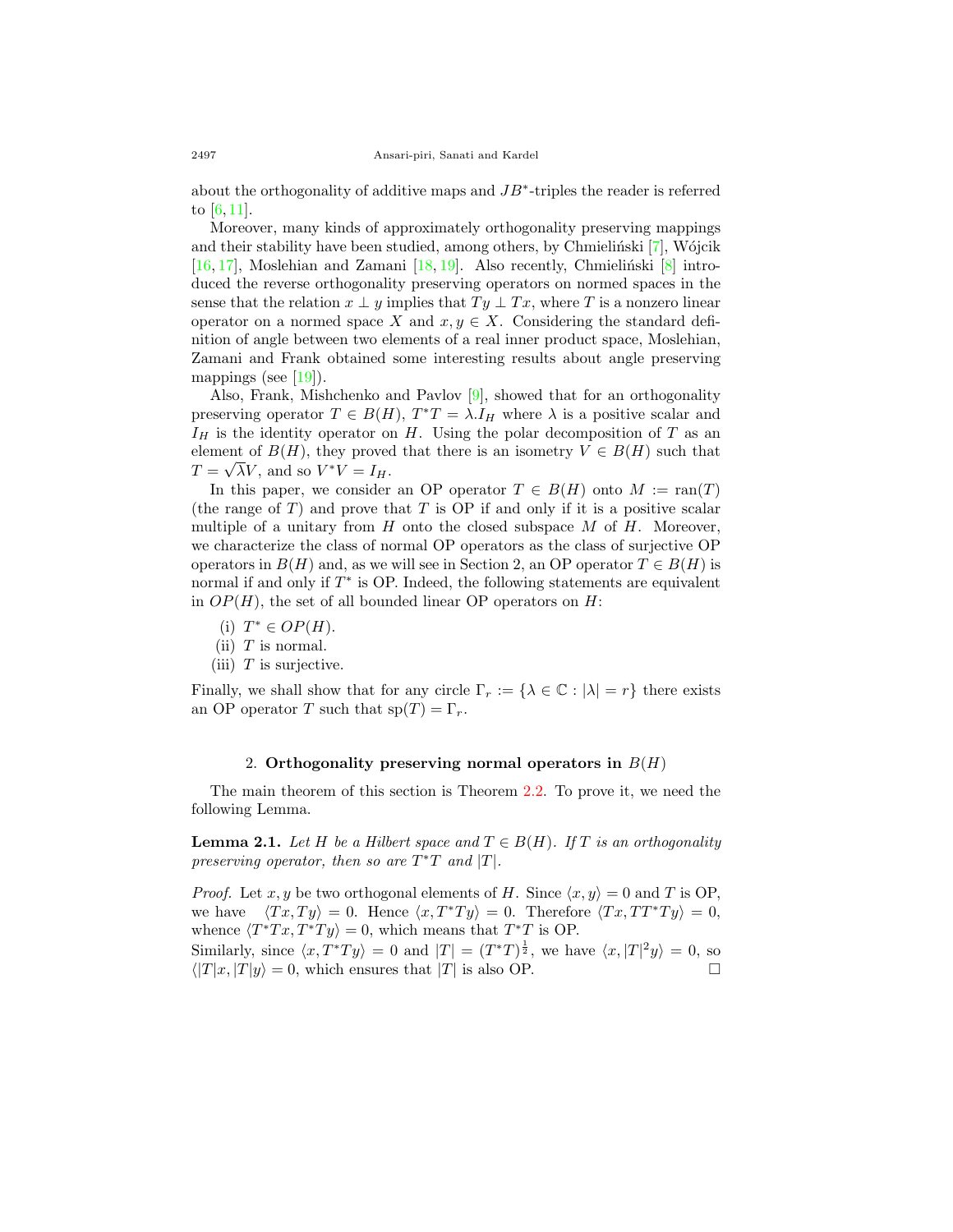It is well known that every unitary operator on a Hilbert space is an isometry and so it is an OP operator. Now, we characterize the OP operators, whose adjoin is also OP.

<span id="page-4-0"></span>**Theorem 2.2.** Let  $T \in OP(H)$ . Then  $T^* \in OP(H)$  if and only if  $T$  is normal.

*Proof.* Let *T* be a normal OP operator. Then  $T^*T = TT^*$ . Now if  $\langle x, y \rangle = 0$ , then  $\langle T^*x, T^*y \rangle = \langle x, TT^*y \rangle = \langle x, T^*Ty \rangle = \langle Tx, Ty \rangle = 0$ , which ensures that *T ∗* is OP.

Conversely, let *T* and *T <sup>∗</sup>* be OP. Since *H* is an inner product space, *T* and  $T^*$  are scalar multiples of isometries. Thus, there exist  $\gamma, \gamma' > 0$  such that  $||Tx|| = \gamma ||x||$  and  $||T^*x|| = \gamma' ||x||$  for all  $x \in H$ . Therefore,  $\gamma' = \|T^*\| = \|T\| = \gamma$ .

The operators  $TT^*, T^*T, |T|$  and  $|T^*|$  are OP by Lemma [2.1](#page-3-0). Therefore, they are all scalar multiples of isometries. These scalars are evidently  $\gamma^2$  for  $TT^*, T^*T$  and  $\gamma$  for  $|T|$  and  $|T^*|$ . Now we have

$$
\langle T^*Tx - TT^*x, T^*Tx - TT^*x \rangle = \langle T^*Tx, T^*Tx \rangle + \langle TT^*x, TT^*x \rangle
$$
  
\n
$$
- \langle T^*Tx, TT^*x \rangle - \langle TT^*x, T^*Tx \rangle
$$
  
\n
$$
= ||T^*Tx||^2 + ||TT^*x||^2
$$
  
\n
$$
- \langle T^*Tx, TT^*x \rangle - \langle TT^*x, T^*Tx \rangle
$$
  
\n
$$
= 2\gamma^4 ||x||^2 - \langle T^*Tx, TT^*x \rangle - \langle TT^*x, T^*Tx \rangle.
$$

It follows from  $\langle T^*Tx, TT^*x \rangle = \langle |T|x, |T|TT^*x \rangle$  that

$$
\langle |T|x, |T|TT^*x \rangle = \frac{1}{4} \sum_{k=0}^{3} i^k \langle |T|x+i^k|T|TT^*x, |T|x+i^k|T|TT^*x \rangle
$$
  
\n
$$
= \frac{1}{4} \sum_{k=0}^{3} i^k \langle |T|(x+i^kTT^*x), |T|(x+i^kTT^*x) \rangle
$$
  
\n
$$
= \frac{1}{4} \sum_{k=0}^{3} i^k |||T|(x+i^kTT^*x)||^2
$$
  
\n
$$
= \frac{1}{4} \sum_{k=0}^{3} i^k \gamma^2 ||(x+i^kTT^*x)||^2
$$
  
\n
$$
= \frac{1}{4} \gamma^2 \sum_{k=0}^{3} i^k \langle x+i^kTT^*x, x+i^kTT^*x \rangle
$$
  
\n
$$
= \gamma^2 \langle x, TT^*x \rangle
$$
  
\n
$$
= \gamma^2 \langle T^*x, T^*x \rangle
$$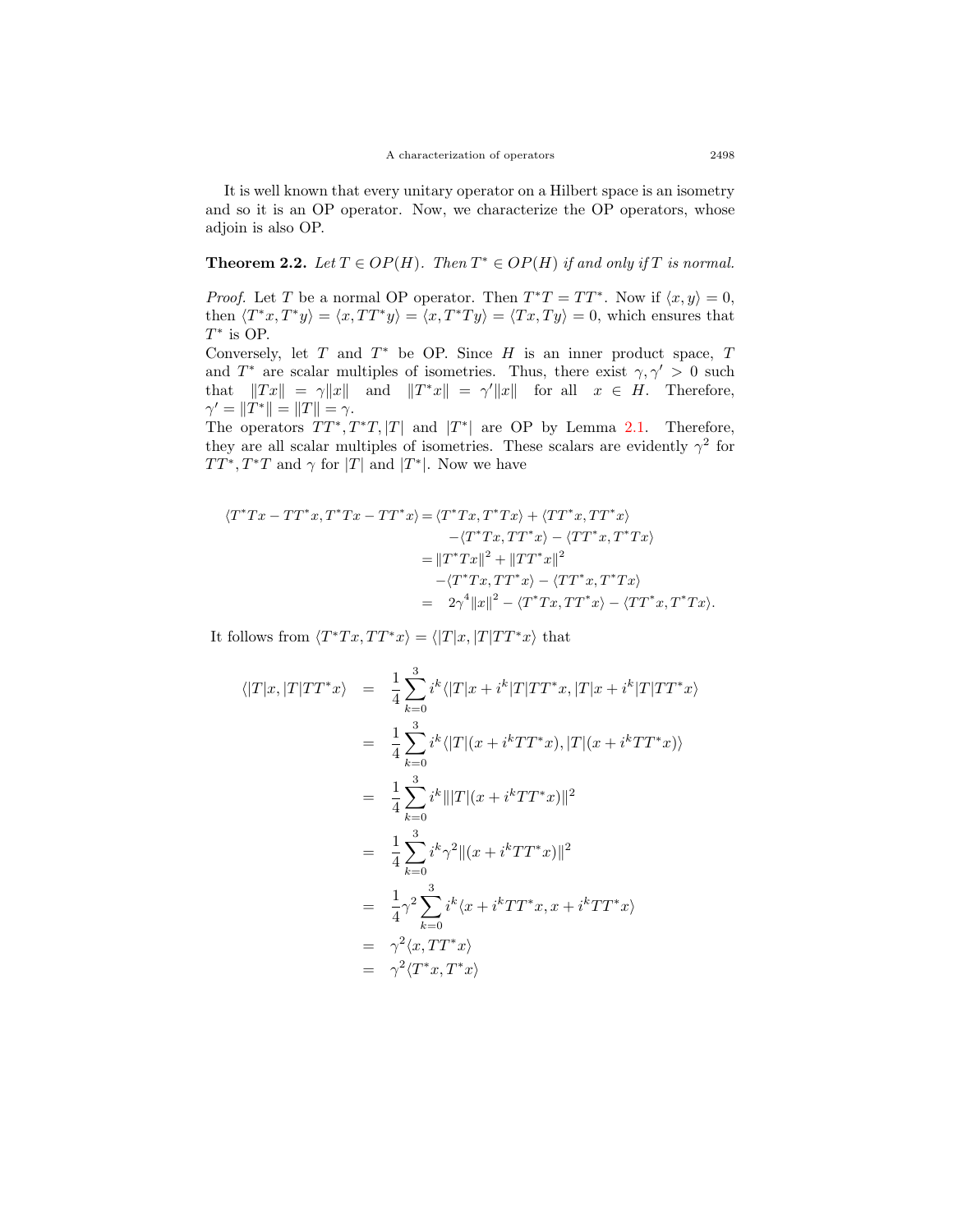2499 Ansari-piri, Sanati and Kardel

$$
= \gamma^2 \|T^*x\|^2
$$

$$
= \gamma^4 \|x\|^2.
$$

Hence,  $\langle T^*Tx, TT^*x \rangle = \gamma^4 ||x||^2$ . Also,  $\langle TT^*x, T^*Tx \rangle = \gamma^4 ||x||^2$  by changing the role of *T* by *T ∗* . Thus, we have

$$
\langle T^*Tx - TT^*x, T^*Tx - TT^*x \rangle = 2\gamma^4 ||x||^2 - \gamma^4 ||x||^2 - \gamma^4 ||x||^2 = 0 \ (x \in H).
$$
  
Hence  $||T^*T - TT^*|| = 0$  and so  $TT^* = T^*T$ , i.e., T is normal.

<span id="page-5-0"></span>**Corollary 2.3.** *If*  $T, T^* \in OP(H)$ *, then* 

$$
||Tx|| = r(T)||x|| = ||T^*x||,
$$

*for all*  $x \in H$ .

*Proof.* Let *T* and *T*<sup>\*</sup> be OP. Then, there is  $\gamma > 0$  such that  $||Tx|| = \gamma ||x|| =$  $||T^*x||$ , for all *x* ∈ *H*. By Theorem [2.2,](#page-4-0) *T* is normal. Since *T* is an element of the *C*<sup>\*</sup>-algebra  $B(H)$ ,  $\gamma = ||T|| = r(T) = ||T||$ *<sup>∗</sup>∥*. □

<span id="page-5-2"></span>**Corollary 2.4.** If  $T \in OP(H)$ , then  $||Tx|| = r(|T|) ||x||$ , for all  $x \in H$ .

*Proof.* Let *T* be an OP operator. Then, by Lemma [2.1,](#page-3-0) *|T|* is also OP. Therefore, there exists  $\gamma > 0$  such that

$$
||Tx|| = \gamma ||x|| = |||Tx|| \ (x \in H).
$$

But  $|T|$  is self-adjoint and so is normal. Therefore, by Corollary [2.3,](#page-5-0)

$$
\gamma = |||T|| = r(|T|).
$$

□

#### 3. **Characterization of OP operators as multiples of unitaries**

The main results of this section are Theorem [3.2,](#page-5-1) Theorem [3.3](#page-6-0) and Corollary [3.5.](#page-7-0) Before proving these, we need a lemma.

<span id="page-5-3"></span>**Lemma 3.1.** Let  $A$  be a unital  $C^*$ -algebra and  $U$  be a unitary element in  $A$ *such that*  $sp(U) \neq \Gamma_1$ *. Then, there exists a self adjoint element*  $a \in A$  *such that*  $U = \exp(ia)$ *.* 

*Proof.* [\[14](#page-10-17), Theorem 1.2.12].

<span id="page-5-1"></span>**Theorem 3.2.** *If*  $T \in OP(H)$ *, then*  $T$  *is a scalar multiple of a unitary between Hilbert spaces*  $H$  *and* ran( $T$ ).

*Proof.* Let *T* be OP. Using Corollary [2.4,](#page-5-2) we have  $||Tx|| = r(|T|) ||x||$ , for all  $x \in H$ . Set  $M = \text{ran}(T)$ . Since *T* is a multiple of an isometry, *T* is injective and *M* is a closed subspace of *H*. Hence,  $T : H \to M$  is a bijective linear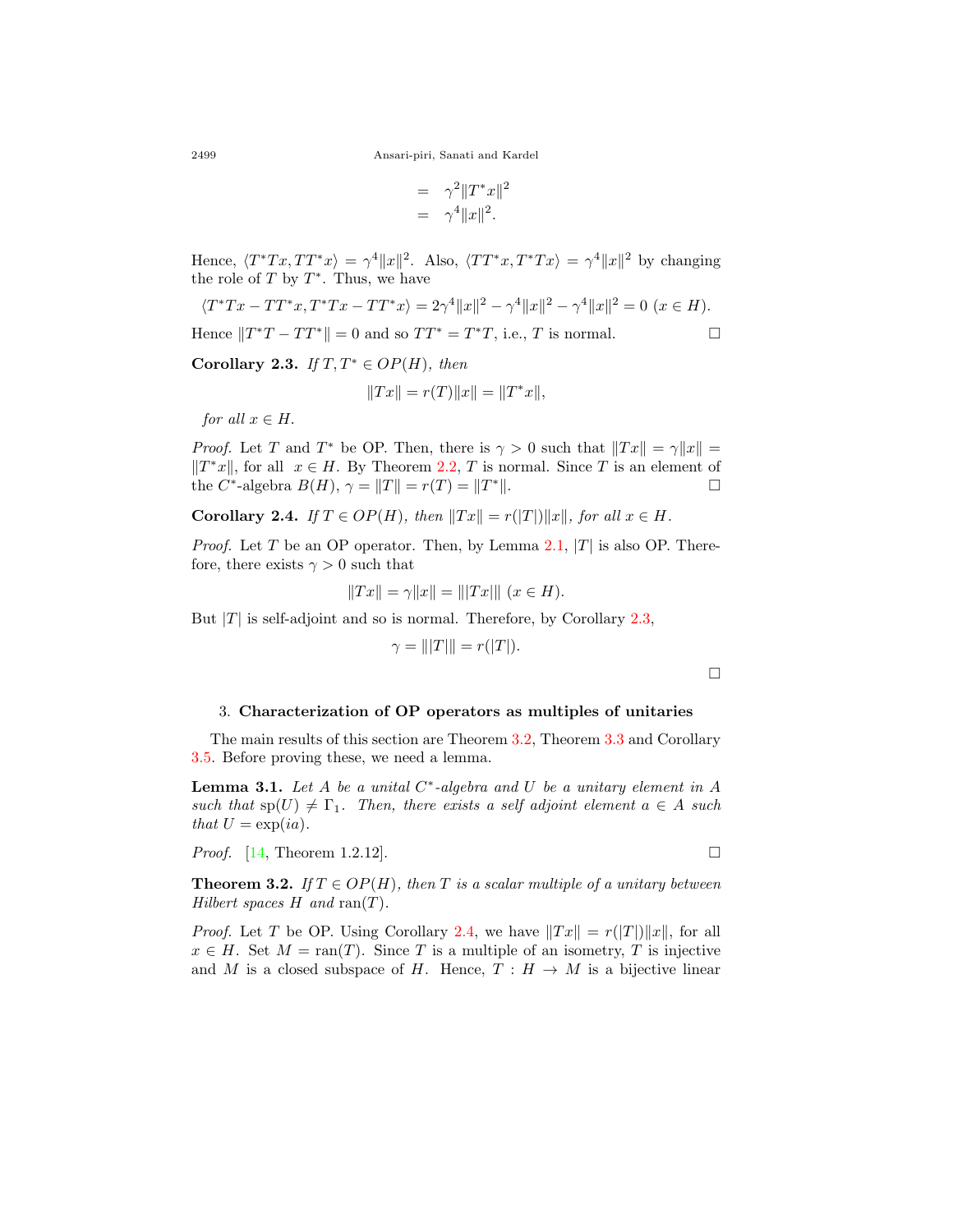continuous OP map and so it is invertible. Let  $S : M \to H$  be the inverse of *T* and  $y \in M$ . Then, there is  $x_0 \in H$  such that  $Tx_0 = y$ . Therefore,

$$
||Sy|| = ||STx_0|| = ||x_0|| = \frac{1}{r(|T|)} ||Tx_0|| = \frac{1}{r(|T|)} ||y||.
$$

This shows that *S* is a scalar multiple of an isometry and so it is an OP map. Now let  $x \in H$  and  $y \in M$ . Then,

<span id="page-6-1"></span>
$$
\langle Tx, y \rangle = \langle x, T^*y \rangle
$$
  
\n
$$
= \langle T^*S^*x, T^*y \rangle
$$
  
\n
$$
= \langle S^*x, TT^*y \rangle
$$
  
\n
$$
= r(|T|)^2 \langle SS^*x, STT^*y \rangle
$$
  
\n
$$
= r(|T|)^2 \langle SS^*x, T^*y \rangle
$$
  
\n
$$
= r(|T|)^2 \langle S^*x, S^*T^*y \rangle
$$
  
\n
$$
= \langle r(|T|)^2 S^*x, y \rangle.
$$

Hence,

$$
\langle Tx - r(|T|)^2 S^*x, y \rangle = 0 \quad (y \in M).
$$

Therefore,  $Tx = r(|T|)^2 S^* x$ . Since *x* is arbitrary,

$$
T = r(|T|)^2 S^* \quad \text{or equivalently} \quad S = \frac{1}{r(|T|)^2} T^*.
$$

Now we have,

$$
\left(\frac{1}{r(|T|)}T\right)\left(\frac{1}{r(|T|)}T\right)^* = T\left(\frac{1}{r(|T|)^2}T^*\right) = TS = I_M.
$$

Also,

$$
\left(\frac{1}{r(|T|)}T\right)^*\left(\frac{1}{r(|T|)}T\right) = \left(\frac{1}{r(|T|)^2}T^*\right)T = ST = I_H.
$$

Thus,  $\frac{1}{r(|T|)}T$  is a unitary map between Hilbert spaces *H* and *M*, which means that *T* is a scalar multiple of a unitary.

□

<span id="page-6-0"></span>**Theorem 3.3.** *Let*  $T \in OP(H)$ *. Then*  $T$  *is normal if and only if*  $T$  *is surjective.*

*Proof.* Let *T* be a surjective OP operator. Theorem [3.2](#page-5-1) shows that *T* is normal because  $ran(T) = H$ .

For the converse, let *T* be normal and  $M = \text{ran}(T)$ . By Theorem [3.2](#page-5-1), there is a unitary operator  $U : H \to M$  such that  $T = \gamma U$  for some  $\gamma > 0$  and  $UU^* = I_M$ ,  $U^*U = I_H$ . Let  $U^*$  be the adjoint of the operator *U* as an element of  $B(H)$ . Clearly,  $U^*|_M = U^*$ . Since  $H = M \oplus M^{\perp}$ , we can write for every  $x \in H: x = Ty + z$  for some  $y \in H, z \in M^{\perp}$ . Now we have

(3.1) 
$$
UU^*x = U(U^*(Ty + z)) = U(U^*Ty + U^*z).
$$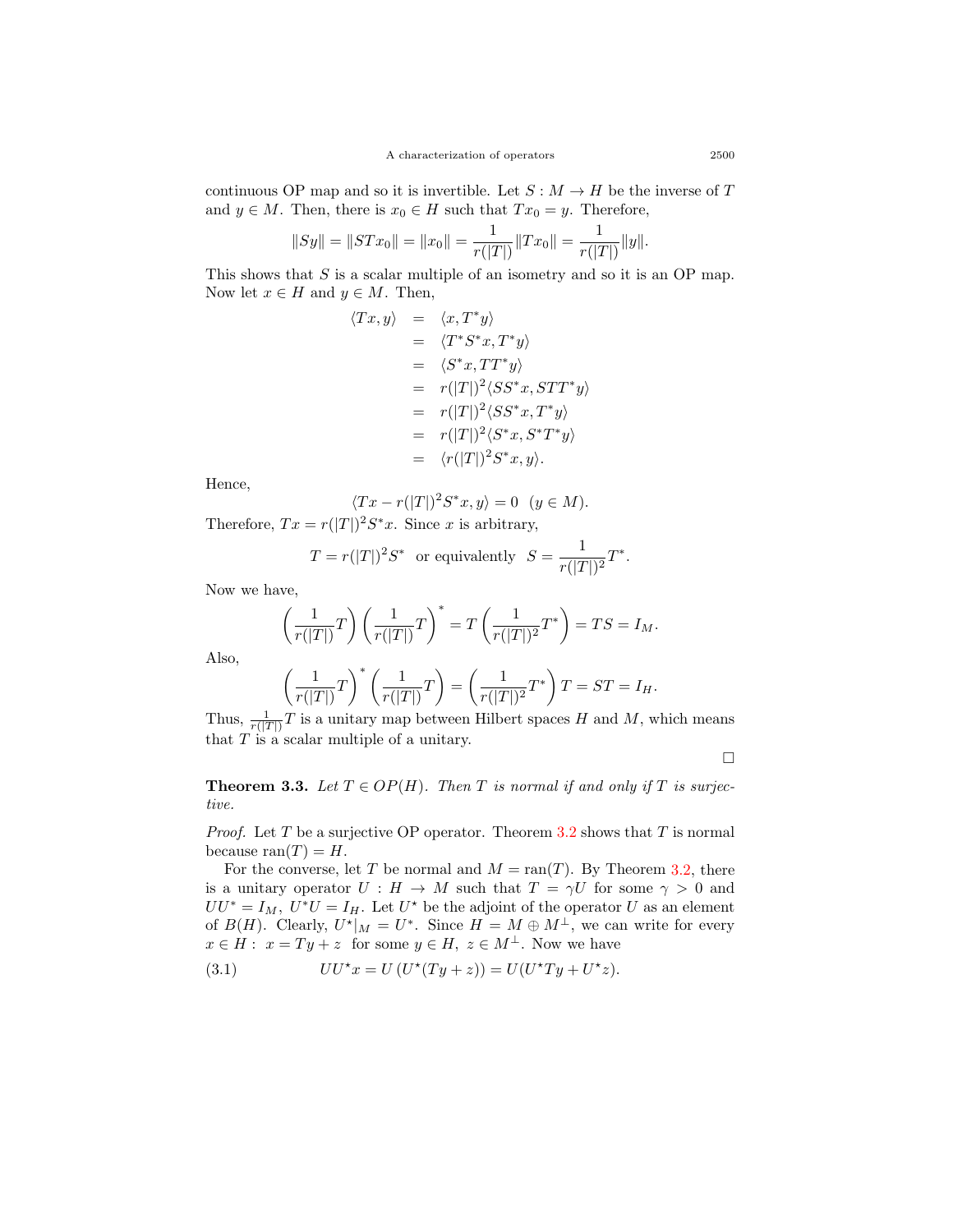We have  $U^*z = 0$ , because  $z \in M^{\perp} = \text{ran}(T)^{\perp}$  and  $T = \gamma U$ , so  $z \in \text{ran}(U)^{\perp} =$  $\ker(U^*)$ . Now, equation [3.1](#page-6-1) implies that

$$
UU^*x = UU^*(Ty) = UU^*(Ty) = Ty.
$$

Hence, for every  $x \in H$ , we have

$$
UU^{\star}x = \begin{cases} x, & x \in M; \\ 0, & x \in M^{\perp}. \end{cases}
$$

On the other hand,  $U^*Ux = U^*Ux = x$ . Since  $T = \gamma U$  is normal, *U* is normal. Therefore,  $UU^*x = U^*Ux$ . But it is impossible unless,  $M^{\perp} = \{0\}.$ Therefore,  $ran(T) = H$ , i.e., *T* is surjective.

## <span id="page-7-1"></span>**Theorem 3.4.** *Let*  $T \in OP(H)$ *. Then, the following statements are equivalent:*

- (i)  $T^*$  ∈  $OP(H)$ *.*
- (ii) *T is normal.*
- (iii) *T is surjective.*

*Proof.* This immediately follows from Theorem [2.2](#page-4-0) and Theorem [3.3](#page-6-0).  $\Box$ 

<span id="page-7-0"></span>**Corollary 3.5.** *Let*  $T \in OP(H)$  *and one of the following conditions holds:* 

- (i) *T <sup>∗</sup> ∈ OP*(*H*)*;*
- (ii) *T is normal;*
- (iii) *T is surjective.*

*Then,*

- $(1)$   $\text{sp}(T) \subseteq \Gamma_{r(T)} = {\lambda \in \mathbb{C} : |\lambda| = r(T)}.$
- (2) If  $sp(T) \neq \Gamma_{r(T)}$ , then there exists a self adjoint operator *S* such that  $T = \exp(\alpha + iS)$  *where*  $\alpha = \log(r(T))$ *.*

*Proof.* Applying Theorem [3.4,](#page-7-1) together with one of the conditions (i)-(iii), we may assume that *T* is a normal and invertible operator in  $B(H)$ . Since *T* is normal and OP, by Corollary [2.4,](#page-5-2)  $||Tx|| = r(T)||x||$  for each  $x \in H$ . Also,  $T^{-1}$  is OP and normal. Thus  $||T^{-1}x|| = r(T^{-1})||x||$ . It is straightforward for OP operators to check that  $r(T^{-1}) = \frac{1}{r(T)}$ . We know that  $\text{sp}(T^{-1}) = {\lambda^{-1} : \lambda \in \text{sp}(T)}$ . Therefore, we have

$$
r(T^{-1}) = \sup\{|\lambda^{-1}| : \lambda \in \text{sp}(T)\} = \frac{1}{\inf\{|\lambda| : \lambda \in \text{sp}(T)\}}
$$

(note that  $\inf\{|\lambda| : \lambda \in sp(T)\}\neq 0$ , because *T* is invertible and so the compact set  $sp(T)$  does not contain 0).

On the other hand,

$$
r(T^{-1}) = \frac{1}{r(T)} = \frac{1}{\sup\{|\lambda| : \lambda \in \text{sp}(T)\}}
$$

whence,  $\inf\{|\lambda| : \lambda \in sp(T)\} = \sup\{|\lambda| : \lambda \in sp(T)\}$ , which yields that  $sp(T) \subseteq$  $\Gamma_{r(T)}$ .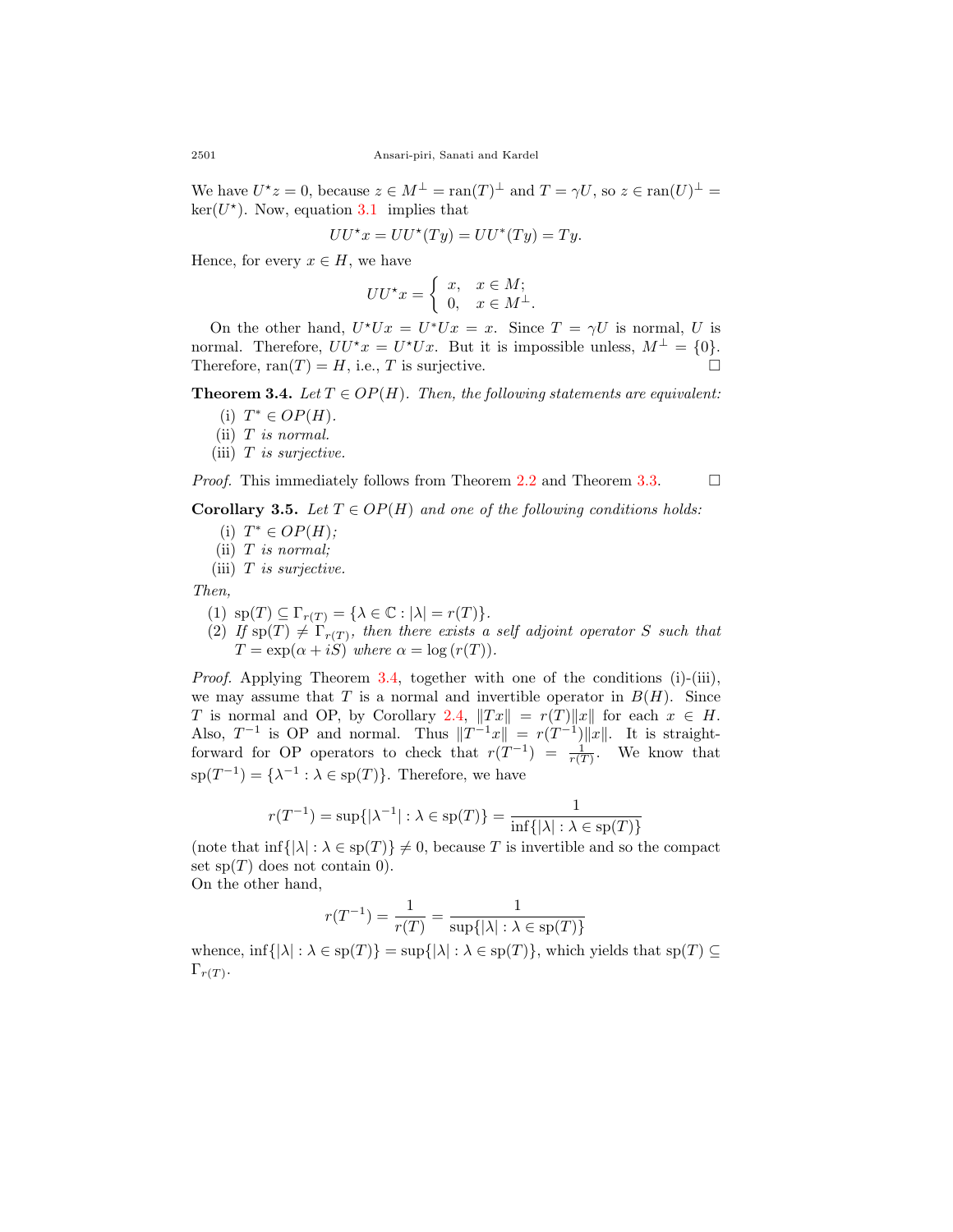Now, if  $sp(T) \neq \Gamma_{r(T)}$ , then  $r(T)^{-1}sp(T) \neq \Gamma_1$ . Since *T* is normal, by the spectral theorem,  $r(T)^{-1}sp(T) = sp(r(T)^{-1}T) \neq \Gamma_1$ . As we observed in the proof of Theorem [3.2,](#page-5-1)  $r(T)^{-1}T$  is a unitary operator. Hence, applying Lemma [3.1,](#page-5-3) there is a self adjoint operator *S* such that  $r(T)^{-1}T = \exp(iS)$  which implies that  $T = r(T) \exp(iS)$ . Thus, we have  $T = \exp(\alpha + iS)$ , where  $\alpha =$  $\log(r(T)).$ 

In what follows,  $N(H)$  and  $F(H)$  are the set of all normal operators and finite-rank operators in  $B(H)$ , respectively.

**Corollary 3.6.** *Let H be an infinite dimensional Hilbert space. For any*  $T \in$ *B*(*H*)*:*

(i) If  $T \in OP(H) \cap F(H)$ , then  $T \in B(H) \backslash N(H)$  and  $T^* \in B(H) \backslash OP(H)$ . (ii) *If*  $T \in OP(H) \cap N(H)$ *, then*  $T \in B(H) \setminus F(H)$ *.* 

*Proof.* (i) Since *H* is an infinite-dimensional space, if  $T \in OP(H) \cap F(H)$ , then *T* can not be a surjective operator and so, by Theorem [3.4](#page-7-1), it can not be normal and  $T^*$  is not OP. A similar argument proves (ii).  $\Box$ 

As we see in Corollary [3.5](#page-7-0), the spectrum of every normal OP operator is contained in  $\Gamma_r$ , for some  $r > 0$ . It is natural to ask if there is a normal OP operator *T* such that  $sp(T) = \Gamma_r$ . The following proposition gives an affirmative answer to this question. In fact, we show that the cardinal number of the set of such operators is greater than that of the real numbers.

Recall that a diagonalisable operator *T* on a separable infinite dimensional Hilbert space *H* is of the form  $T(e_n) = \lambda_n e_n$  in which  $(\lambda_n)$  is a bounded sequence of complex numbers and  $(e_n)$  is an orthonormal basis for *H*. Moreover, *∥*<sup>*T*</sup> $||T||$  = sup<sub>*n*</sub><sup>{</sup> $|\lambda_n|$ } and the spectrum of *T* is the closure of the set  $\{\lambda_n : n =$ 1*,* 2*, . . .}* (cf. [\[14](#page-10-17), Example 1.4.3]).

<span id="page-8-0"></span>**Proposition 3.7.** *Let*  $r \in \mathbb{R}^+$  *and H be a separable Hilbert space. Then, there exists an operator*  $T \in OP(H)$  *such that*  $sp(T) = \Gamma_r$ *.* 

*Proof.* Let  $(e_n)$  is an orthonormal basis for *H*. Since  $\Gamma_r$  is a compact subset of C, we can choose a dense sequence  $(\lambda_n)$  in  $\Gamma_r$ . Define the diagonalisable operator  $T : H \to H$  with  $T(e_n) = \lambda_n e_n$ . Since the spectrum of *T* is the closure of the set  $\{\lambda_n : n = 1, 2, ...\}$ ,  $sp(T) = \Gamma_r$ . Now, we claim that *T* is SOP.

Let  $x, y \in H$ . Then

$$
x = \sum_{n=1}^{\infty} \langle x, e_n \rangle e_n, y = \sum_{m=1}^{\infty} \langle y, e_m \rangle e_m;
$$
  

$$
\langle x, y \rangle = \sum_{n=1}^{\infty} \langle x, e_n \rangle \langle e_n, y \rangle.
$$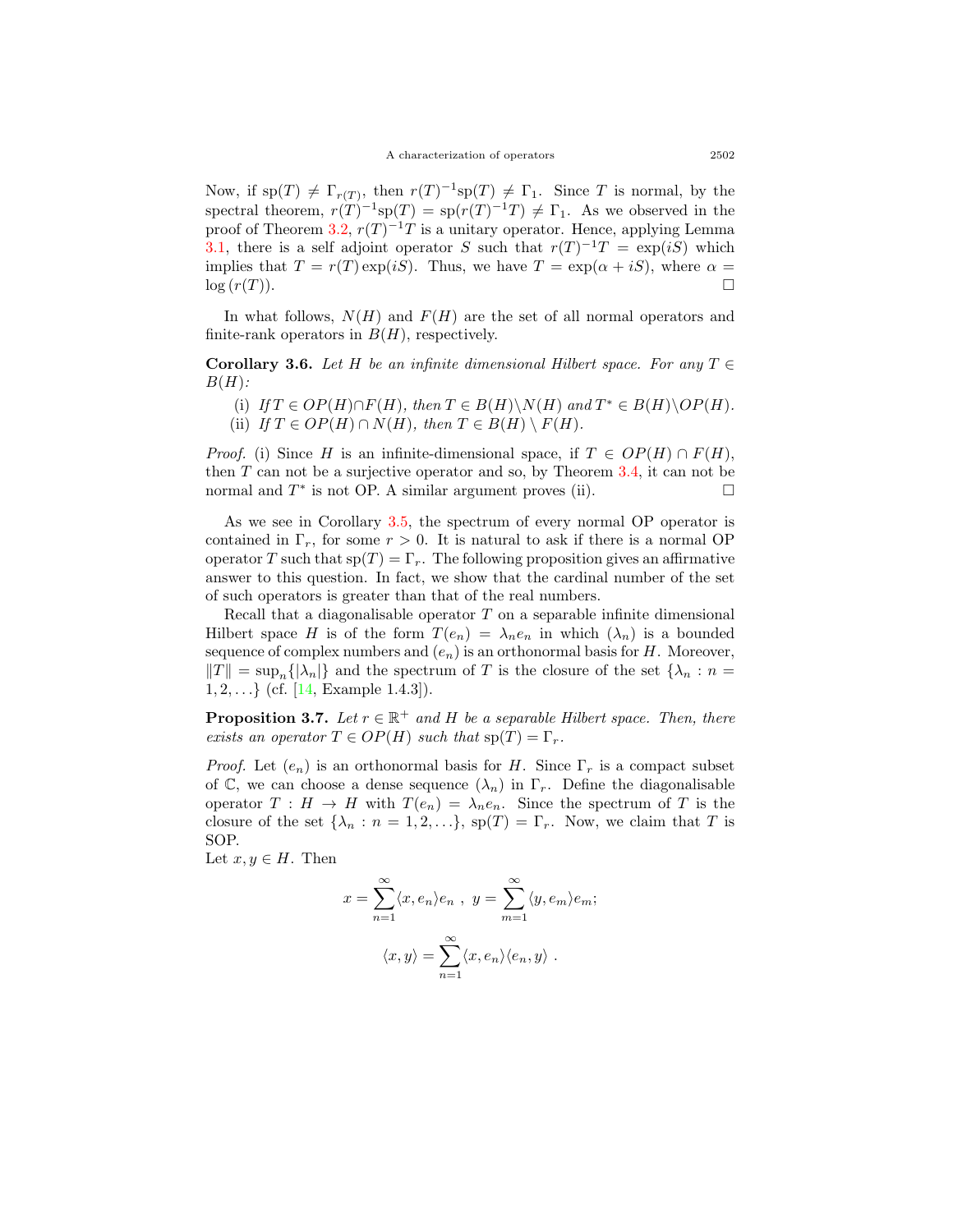Since *T* is continuous, we have

$$
Tx = T\left(\sum_{n=1}^{\infty} \langle x, e_n \rangle e_n\right) = \sum_{n=1}^{\infty} \langle x, e_n \rangle T(e_n) = \sum_{n=1}^{\infty} \langle x, e_n \rangle \lambda_n e_n
$$

and in the same way

$$
Ty = \sum_{n=1}^{\infty} \langle y, e_n \rangle \lambda_n e_n.
$$

Therefore,

$$
\langle Tx, Ty \rangle = \langle \sum_{n=1}^{\infty} \langle x, e_n \rangle \lambda_n e_n, \sum_{m=1}^{\infty} \langle y, e_m \rangle \lambda_m e_m \rangle
$$
  

$$
= \sum_{n=1}^{\infty} |\lambda_n|^2 \langle x, e_n \rangle \langle e_n, y \rangle
$$
  

$$
= r^2 \sum_{n=1}^{\infty} \langle x, e_n \rangle \langle e_n, y \rangle
$$
  

$$
= r^2 \langle x, y \rangle,
$$

which implies that  $T$  is SOP.  $\Box$ 

<span id="page-9-0"></span>*Remark* 3.8. Let *T* be a diagonalisable operator in  $B(H)$  with respect to a bounded sequence  $(\lambda_n)$  dominated by a positive number *M* and an orthonormal basis  $(e_n)$  for *H*. As we observed in the proof of Proposition [3.7](#page-8-0), we have

$$
\langle Tx, Ty \rangle = \langle \sum_{n=1}^{\infty} \langle x, e_n \rangle \lambda_n e_n, \sum_{m=1}^{\infty} \langle y, e_m \rangle \lambda_m e_m \rangle
$$
  

$$
= \sum_{n=1}^{\infty} |\lambda_n|^2 \langle x, e_n \rangle \langle e_n, y \rangle
$$
  

$$
\leq M \sum_{n=1}^{\infty} \langle x, e_n \rangle \langle e_n, y \rangle
$$
  

$$
= M \langle x, y \rangle.
$$

This shows that *T* is OP and so it is SOP.

<span id="page-9-1"></span>**Corollary 3.9.** *Every compact normal operator*  $T \in B(H)$  *is SOP.* 

*Proof.*From [[14,](#page-10-17) Theorem 2.4.4], every compact normal operator  $T \in B(H)$  is diagonalisable. Now, Remark  $3.8$  implies that *T* is SOP.  $\Box$ 

**Note.** By Corollary [3.9](#page-9-1), every compact normal operator  $T \in B(H)$  is SOP and so it is surjective by Theorem [3.4](#page-7-1). If *H* is an infinite dimensional space, *T* can not be a finite-rank operator. This shows that for an infinite dimensional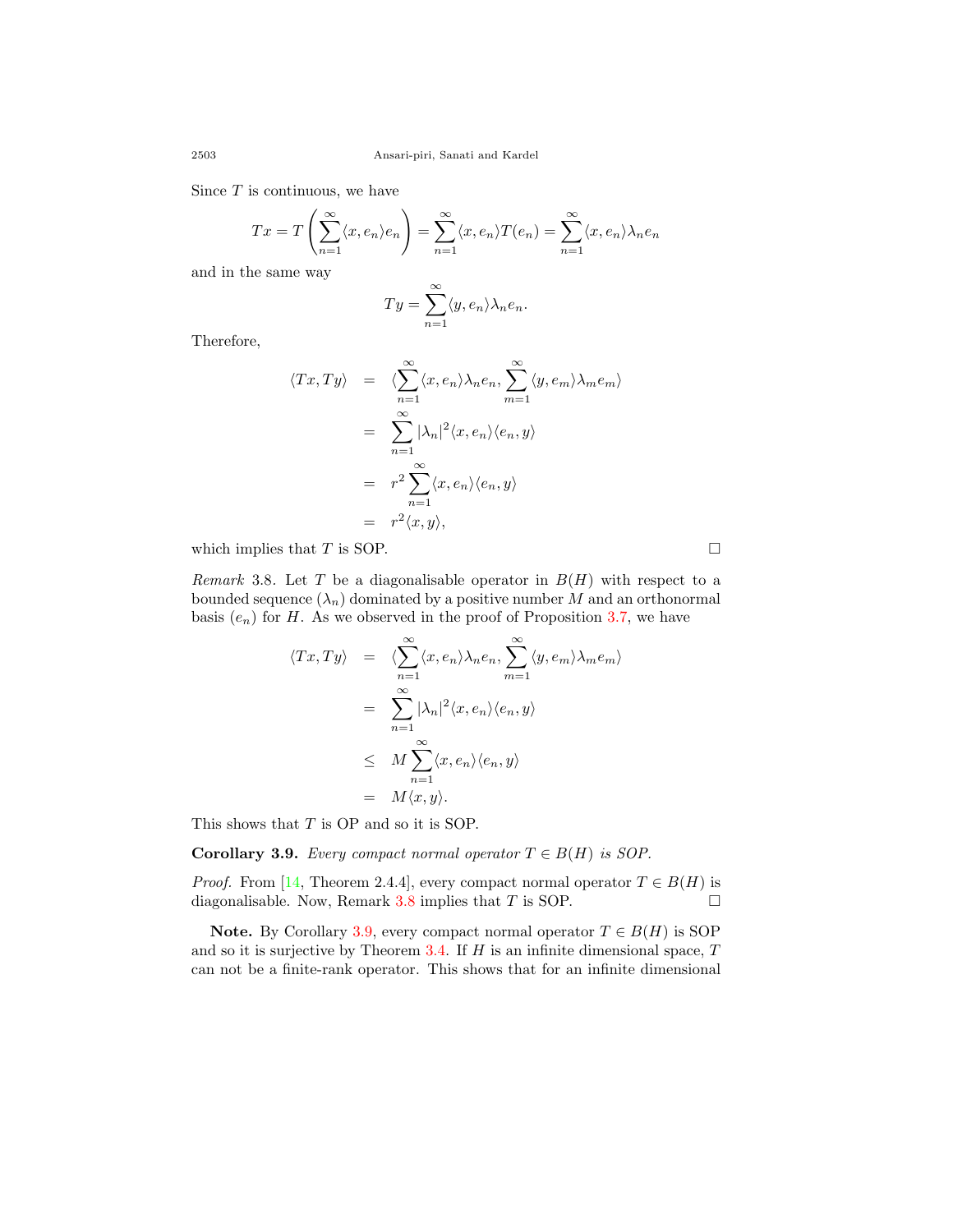Hilbert space  $H$ , one can bring forward a more exact expression of  $[14,$  Theorem 2.4.4] as follows:

**Theorem 3.10.** *If*  $T \in (K(H) \setminus F(H)) \cap N(H)$ , then *T is diagonalisable.* 

#### **Acknowledgement**

We would like to thank the referees for their careful reading of the manuscript, constructive comments and useful suggestions. We also want to thank professor M.S. Moslehian for his helpful guidance.

#### **REFERENCES**

- <span id="page-10-1"></span>[1] J. Alonso and C. Benitez, Orthogonality in normed linear spaces: A survey. Part I: Main properties, *Extracta Math.* **3** (1988) 1–15.
- <span id="page-10-2"></span>[2] J. Alonso and C. Benitez, Orthogonality in normed linear spaces: A Survey. Part II: Relation between main orthogonalities, *Extracta Math.* **4** (1989) 121–131.
- <span id="page-10-8"></span>[3] L. Arambašić and R. Rajić, A strong version of Birkhoff-James orthogonality in Hilbert *C∗*-modules, *Ann. Funct. Anal.* **5** (2014), no. 1, 109–120.
- [4] G. Birkhoff, Orthogonality in linear metric spaces, Duke Math. J. **1** (1935), no. 1, 169– 172.
- <span id="page-10-6"></span>[5] A. Blanco and A. Turnšek, On maps that preserve orthogonality in normed spaces, *Proc. Roy. Soc. Edinburgh Sect. A* **136** (2006) 709–716.
- <span id="page-10-9"></span>[6] M. Burgos, F.J. Fernández-Polo, J.J. Garcés and A.M. Peralta, Orthogonality preservers revisited, *Asian-Eur. J. Math.* **2** (2009), no. 3, 387–405.
- <span id="page-10-3"></span>[7] J. Chmieliński, Linear mappings approximately preserving orthogonality, *J. Math. Anal. Appl.* **304** (2005) 158–169.
- <span id="page-10-15"></span>[8] J. Chmieliński, Operators reversving orthogonality in normed spaces, *Adv. Oper. Theory* **1** (2016), no. 1, 8–14.
- <span id="page-10-16"></span>[9] M. Frank, A. S. Mishchenko and A. A. Pavlov, Orthogonality-preserving, *C∗*-conformal and conformal module mappings on Hilbert *C∗*-modules, *J. Funct. Anal.* **260** (2011) 327–339.
- <span id="page-10-7"></span>[10] D. Ilišević and A. Turnšek, Approximately orthogonality preserving mappings on  $C^*$ modules, *J. Math. Anal. Appl.* **341** (2008) 298–308.
- <span id="page-10-10"></span>[11] W. Kaup, A Reimann mapping theorem for bounded symmetric domains in complex Banach spaces, *Math. Z.* **183** (1983) 503–529.
- <span id="page-10-4"></span>[12] D. Koehler and P. Rosenthal, On isometries of normed linear spaces, *Studia Math.* **36** (1970) 213–216.
- <span id="page-10-5"></span>[13] A. Koldobski, Operators preserving orthogonality are isometries, *Proc. Roy. Soc. Edinburgh Sect. A* **123** (1993) 835–837.
- <span id="page-10-17"></span>[14] G.J. Murphy, *C∗*-algebras and Operator Theory, Academic Press, San Diego, 1990.
- <span id="page-10-0"></span>[15] J. Sikorska, Orthogonalities and functional equations, *Aequationes Math.* **89** (2015) 215– 277.
- <span id="page-10-11"></span>[16] P. W´ojcik, Linear mappings preserving *ρ*-orthogonality, *J. Math. Anal. Appl.* **386** (2012), no. 1, 171–176.
- <span id="page-10-12"></span>[17] P. Wójcik, Linear mappings approximately preserving orthogonality in real normed spaces, *Banach J. Math. Anal.* **9** (2015) 134–141.
- <span id="page-10-13"></span>[18] A. Zamani and M.S. Moslehian, Approximate Robert orthogonality, *Aequationes Math.* **89** (2015), no. 3, 529–541.
- <span id="page-10-14"></span>[19] A. Zamani, M.S. Moslehian and M. Frank, Angle preserving mappings, *Z. Anal. Anwend.* **34** (2015) 485–500.